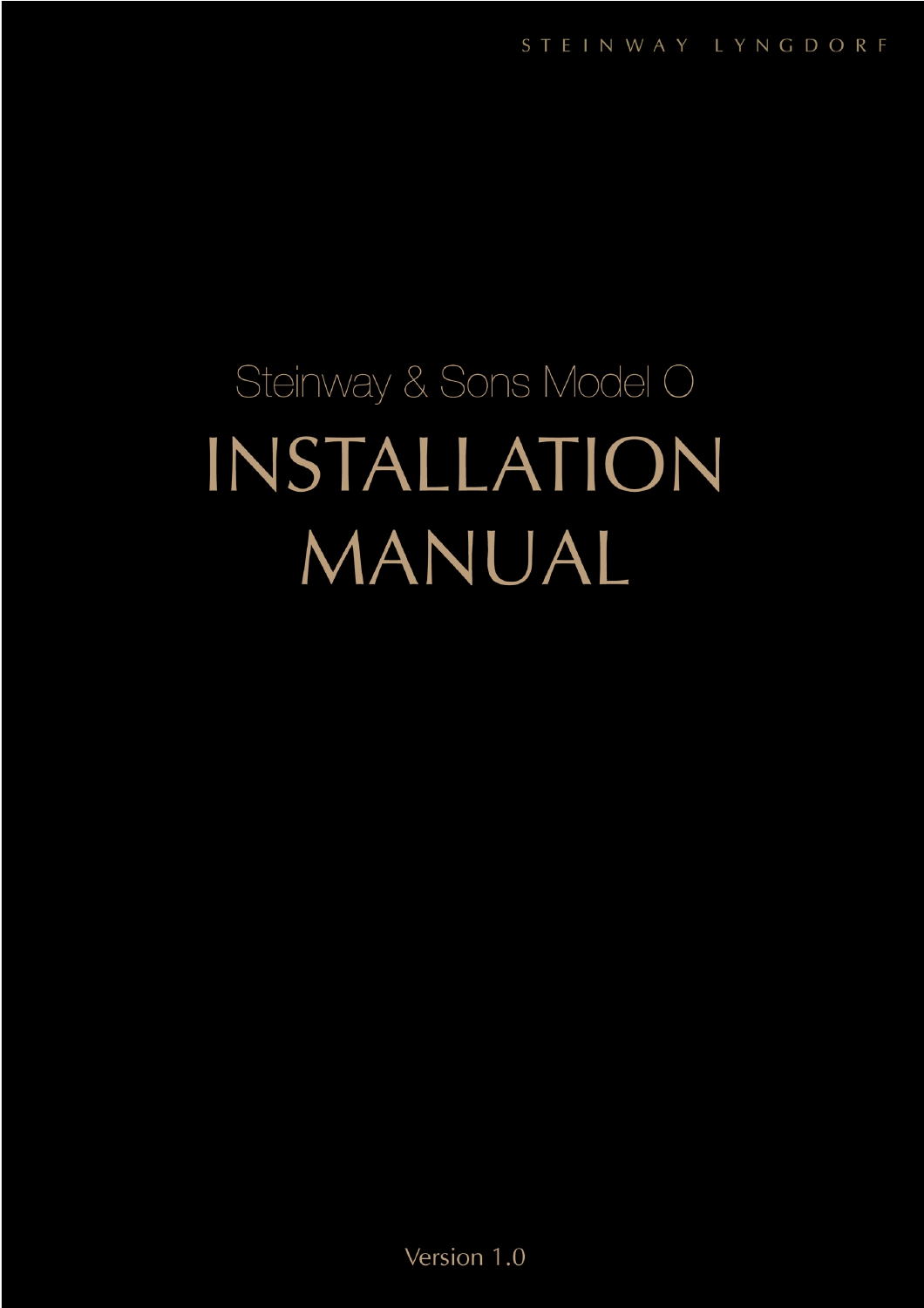## TABLE OF CONTENTS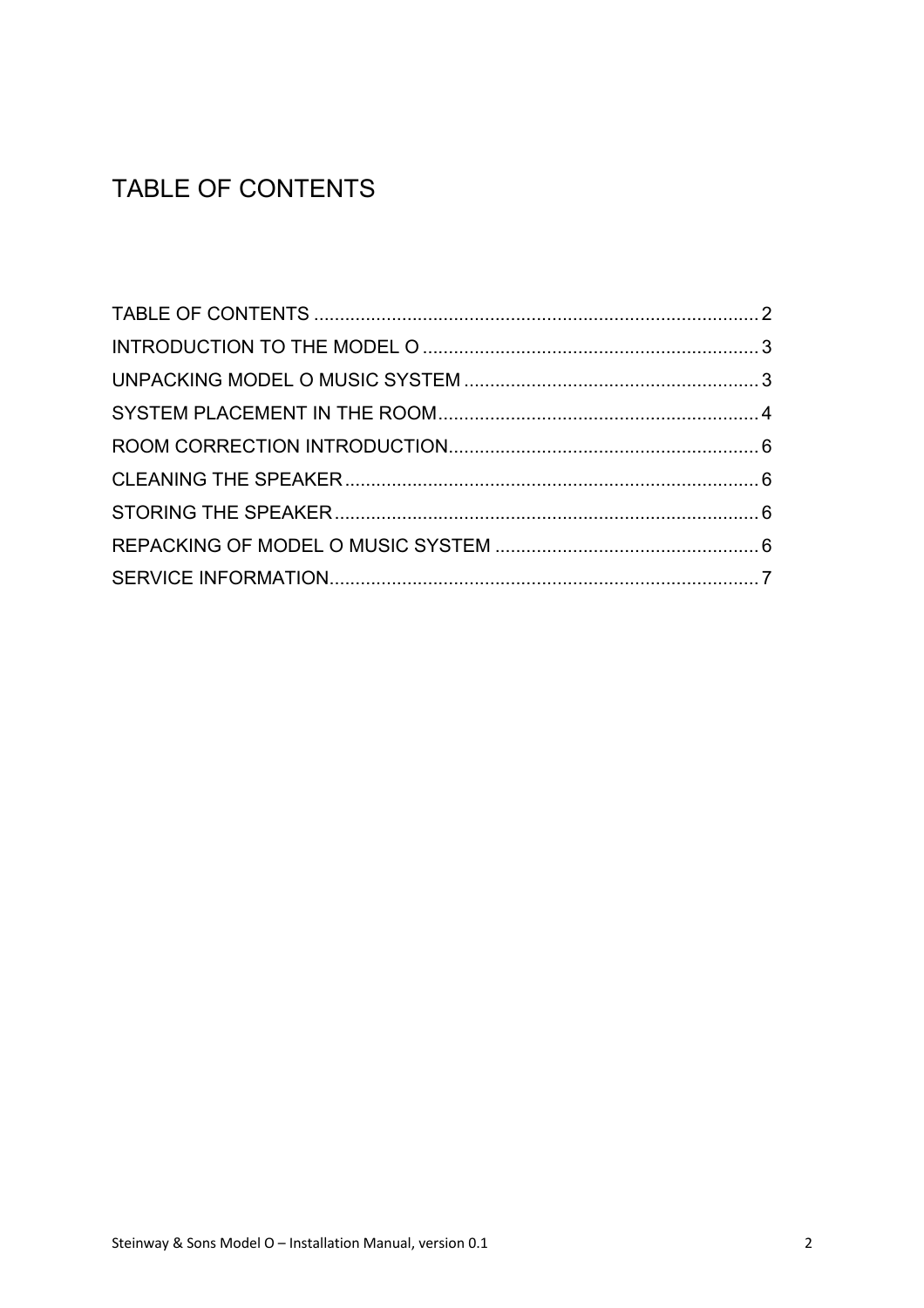## INTRODUCTION TO THE MODEL O

The Model O is a floor standing two-way loudspeaker with a rear-firing slave unit, which will support the lowfrequency performance. The Model O is designed for use as a simple stereo setup in smaller rooms or as floor standing surround speakers, where wall mounting is not an option.

**The Model O cannot be used in a home cinema system without supporting boundary woofers.**

## UNPACKING MODEL O MUSIC SYSTEM

Each carton holds a single Model O loudspeaker – no assembly of the speaker is required.

In each carton you will find:

- Spike Kit (4 pcs) holding both pointed and rubber pad spikes
- SpeakON Plug, NL4FC, mounted on the Model O

Dimensions:



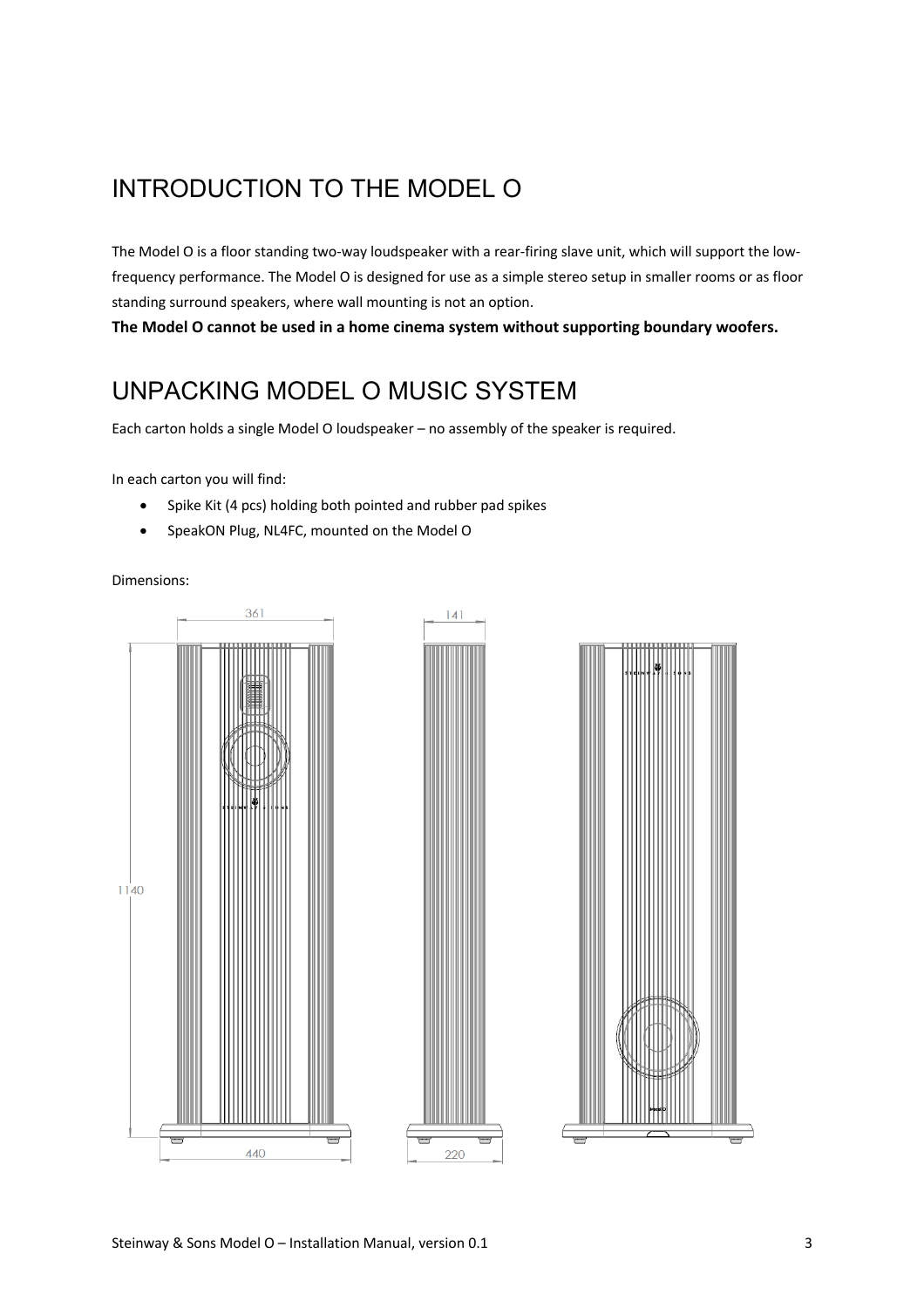## SYSTEM PLACEMENT IN THE ROOM

#### **Guidelines for Room Placement**

Regardless of speaker positioning, the RoomPerfect™ calibration system will always ensure that the frequency response in the listening position remains the same from both speakers.

Always use your ears for positioning the speakers, but for perfect performance we have the following recommendations:

- The setup should be in accordance with the basic stereo triangle (60x60x60 degrees)
- The speaker should be located as close as possible to the rear wall.
- The speaker should be located at least 1.5 meter or 4.8 feet away from side walls.
- The speakers should can toed-in towards the primary listening position by 5-10 degrees, but they should not be aimed directly at your ears. The wider the setup is, the more you need to adjust the toe-in:



If a symmetrical position is impossible and the distance from each speaker to the listening position is different, then this can be compensated digitally by adjusting the setup in the processor. The speaker should be moved back following the guide-lines for toe-in.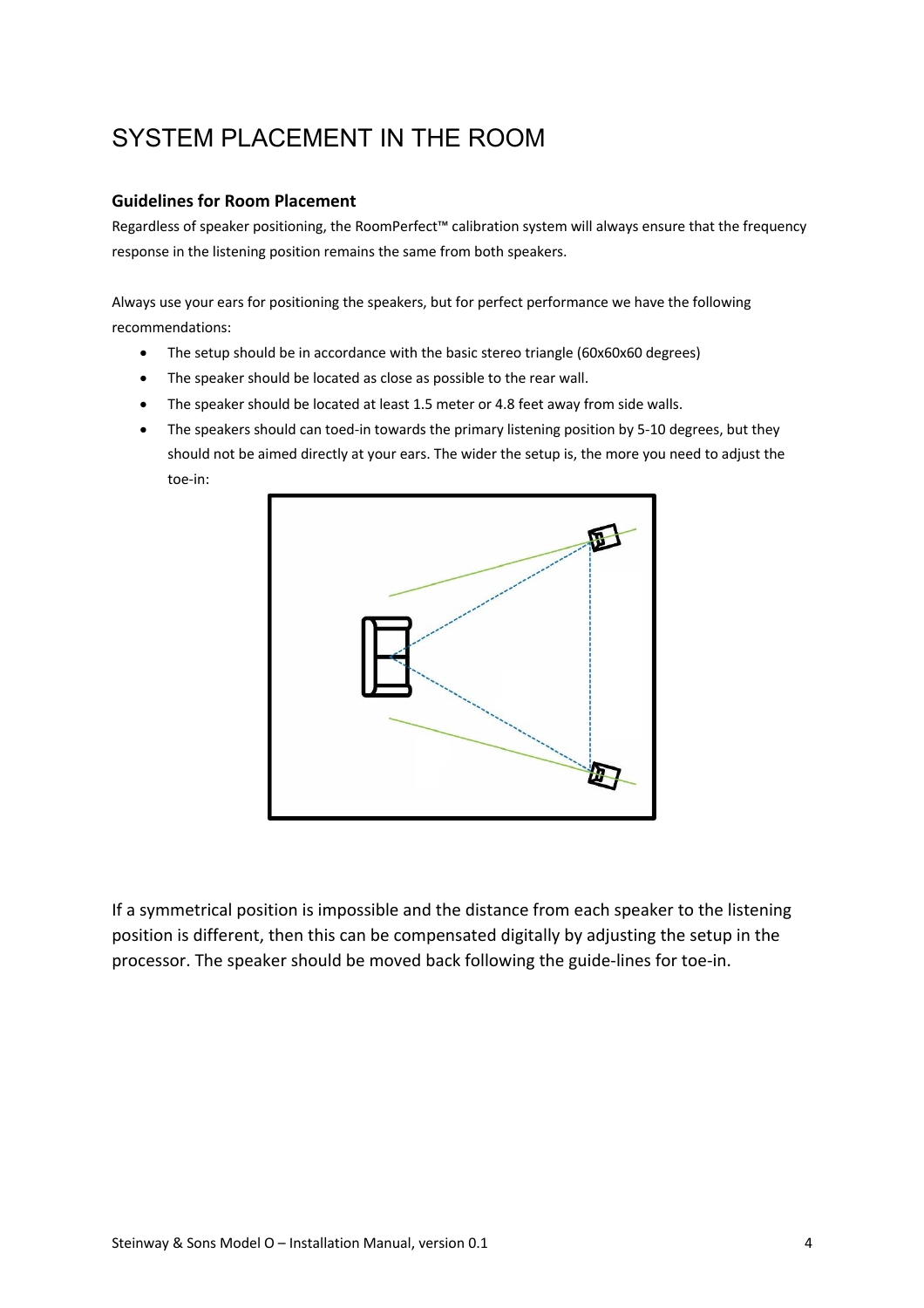### Connection of Equipment

In a simple stereo setup the Model O can be powered by a single A1 amplifier:





#### **Speaker Cable Wiring**

The Model O Music System is connected to the amplifiers through speaker wire fitted with speakON connectors.

The connector on the Model O is in the base from below.







Model O **Left Front** Amp: ID # 0 Speaker out: 1

Model O **Right Front** Amp:  $ID \# 0$ Speaker out: 2

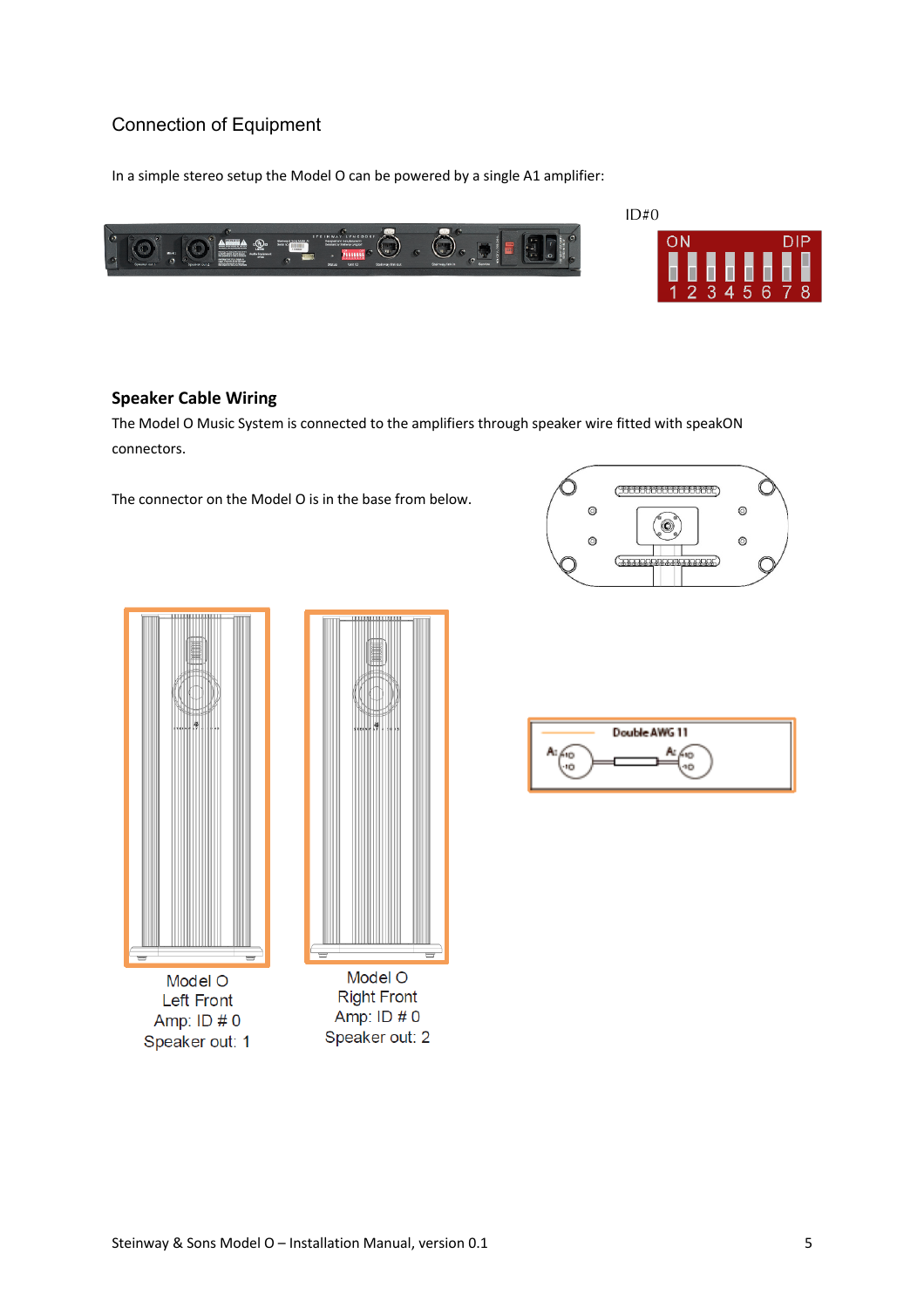## ROOM CORRECTION INTRODUCTION

Why do you need room correction? The characteristics of your room affect the sound that reaches your ears. In any system, more than 50% of the sound you hear comes from the contribution of the room, echoes, reflections, absorption, and the like.

Follow the instructions of the Installation Manual of the processor, but note that during measurements, you can work, talk and move around in the room. But the measurements will last longer depending on the level of background noise.

## CLEANING THE SPEAKER

Polish the system for perfect appearance with a micro fiber cloth. Dust and fingerprints are highly visible on the black piano gloss lacquer. If necessary, moisten your cloth with distilled or demineralized water only.

DO NOT use ordinary furniture polish or cleaning agents as these usually contain wax or silicone that may cause damage to the surfaces.

## STORING THE SPEAKER

The Model O features wooden constructions with high gloss lacquered finish as well as high end electronics. Electronics as well as wooden constructions are vulnerable for sudden changes in temperature as this will cause cracks in the wooden constructions and cause serious degradation of the lifetime of the electronic circuitry.

The products should thus be kept and stored in stable conditions with temperatures between  $10^{\circ}$  to 25 $^{\circ}$  Celsius and with a relative humidity level between 50% and 55%.

## REPACKING OF MODEL O MUSIC SYSTEM

In case the system components are to be moved to another location repacking into the original shipping crates is necessary, as the weight and vulnerable surfaces are causes of concern.